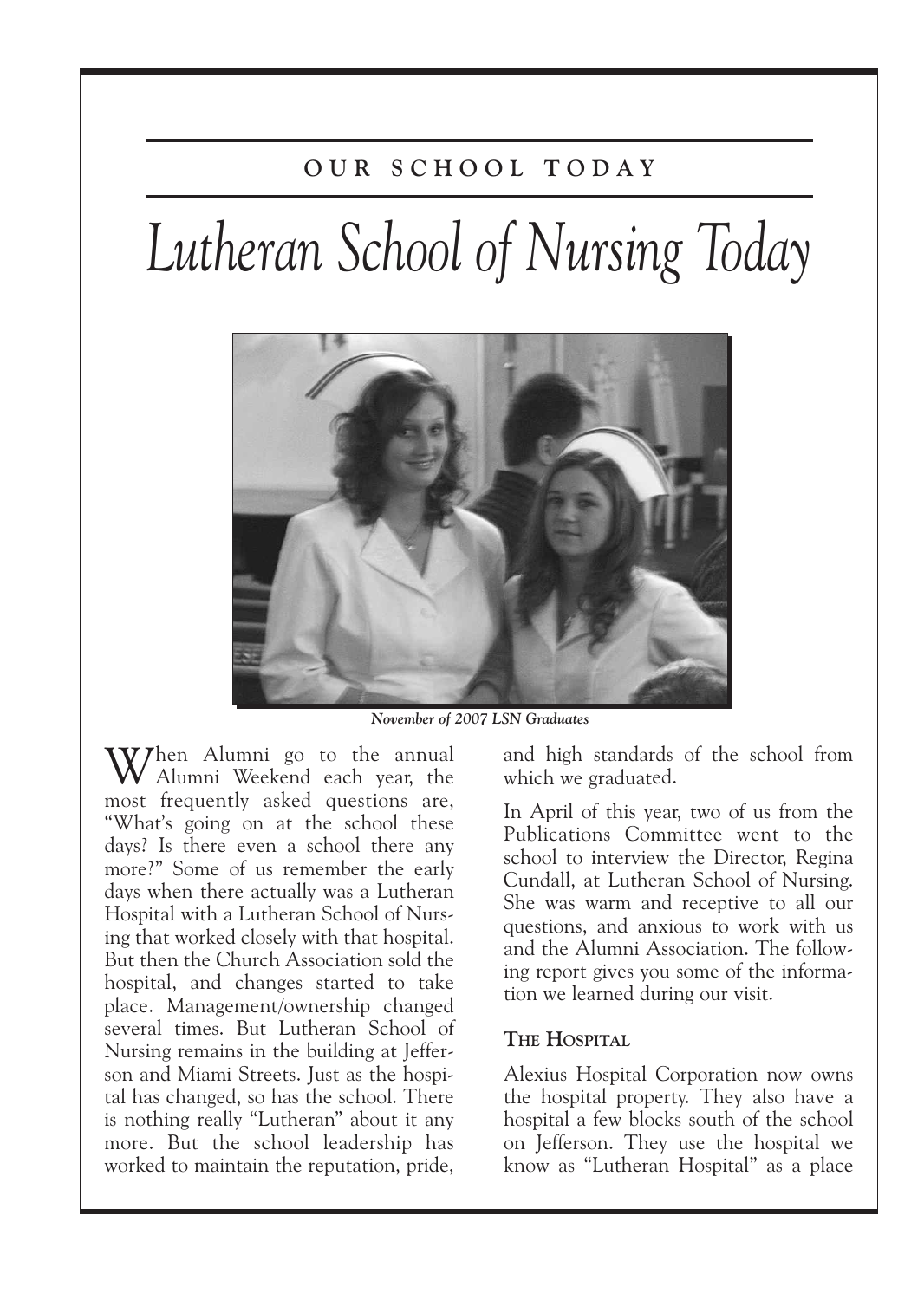# **O U R S C H O O L T O D A Y**



*Class of 2007 (November Section)*

for clinics and office space, and they refer to it as the "Alexius Hospital Jefferson Campus." The beautiful statue of Christ that we saw daily by the Chapel remains in their front entrance area.

## **THE SCHOOL BUILDING**

All of the class work is done in the "new dorm building" on Jefferson and Miami. Webster College professors come to the school to teach the classes. The dorm is not as full as it used to be, as now many of the students are married or choose to live at home. Right now there are usually 22-26 students who use the dorm. They can stay there for \$750.00 a semester, or \$10.00 a night. During the summer, the school dorm is closed.

There is still a Louise Krauss-Ament Library. Some of the family of Mrs. Ament recently visited the school. Mrs. Ament's picture remains in the library at the school. There is a case displaying caps, pictures, and historical articles. And the plaque that was in the library on Texas Street is now in the school library on Jefferson. They have tried to maintain the history of the school. The librarian is very dedicated to saving newspaper articles, mementos from the "old hospital and school," and albums of information dating back to 1926. You see banners and table coverings from the Lutheran Medical Center Days. And the school pin remains the same. The wording of the school name has changed through the years, but the design is the same. There is a small chapel at the

#### *School Historical Items on Display*

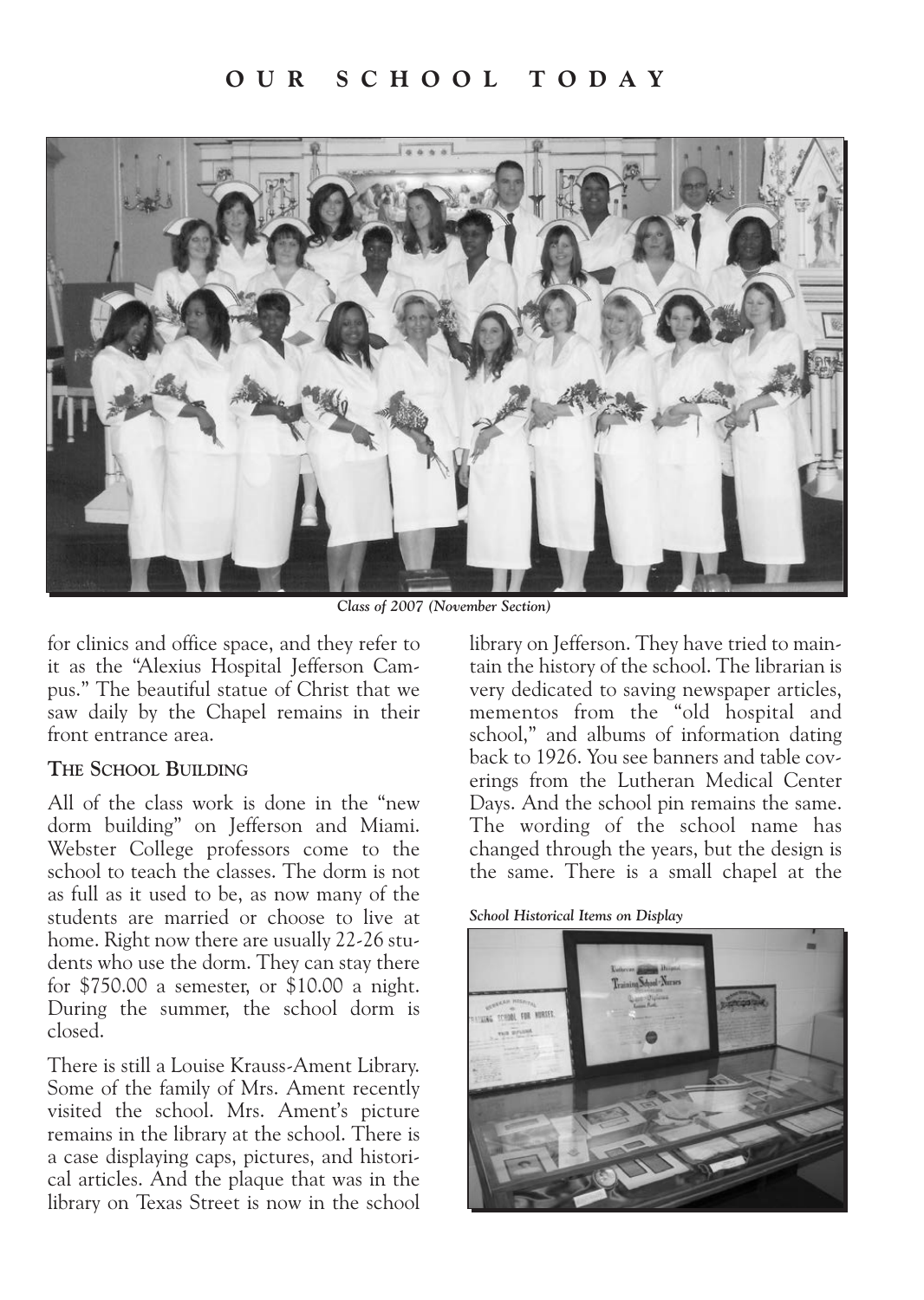# **O U R S C H O O L T O D A Y**



*LSN Students in uniform of 2008*

school. It is not like the chapel we remember at the hospital, but it gives the students a place to pray and gather for spiritual needs.

## **THE STUDENTS**

Today you see male and female students. Many are married. The average age is 30 years. The students are mostly from the St. Louis area, but many come from Illinois. At the present time there are two students from California attending. For the most part, the students commute to the school and their clinical work.

The students now wear the modern uniform of the day. They wear royal blue scrubs with white clinical jackets and white shoes. Their caps changed in the mid 1970's to a broader brim and perma-starched material. They wear one black stripe on their caps in their first year, and two stripes during their second year. There no longer is a capping ceremony.

## **SOCIALS**

There are no longer any socials with the Lutheran Seminary in St. Louis. What they do have are Student Government activities, a Spring Banquet, Community Outreach activities, and a fall picnic.

## **THE SCHOOL PROGRAM**

In the early 90's the school changed from a three-year program to a twoyear program. And in 1998 they began having split classes with one group graduating in June and the other in November. For close to 20 years, the college courses have been taught by Webster College. The instructors come to the school to teach the course. The school is still a diploma school. In fact, it is the only diploma school left in the state of Missouri. The National League for Nursing Accrediting Commission visited the school in late 2006. And in 2007, the school was granted eight

years of accreditation!

It is recommended that before they start their diploma program, students take nine hours of college courses that they do not include in the 22-month program at Lutheran. These classes are English composition, introduction to sociology, and general psychology. When they graduate from LSN, they have 26 college credit hours. They have to go on to college to pick up 17 hours in order to complete their studies for a degree.

*Jeff Spinks, BA, MA, Medical Librarian*